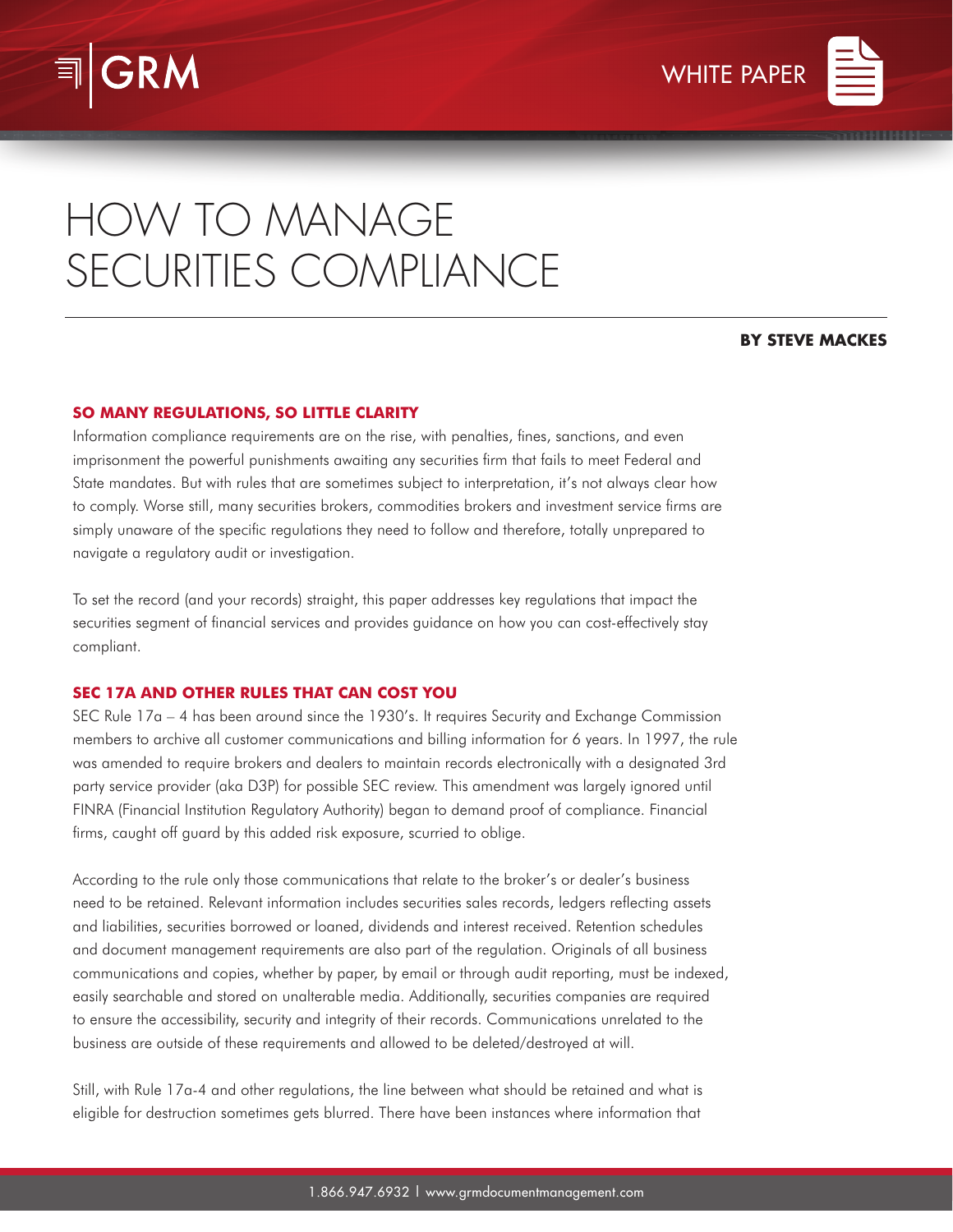

could be construed as internal and not direct customer communications was determined to be valuable, critical evidence and needing to be saved. This occurred in 2003 with the Mutual Fund Late Trading investigation that sought information related to a firm or its employees permitting, assisting or facilitating late trading.

Consequently, it may be best to err on the side of safety and save all communications when there is doubt, so that a re-interpretation on the part of the SEC or some other regulatory board can't come back to bite you.

Similarly NASD Rule 3010 pertaining to Supervision and Rule 3110 concerning Books and Records demand that members keep all communications with the public. The objective of these rules is to help ensure that National Association of Securities Dealers, Inc. members are not engaged in manipulation or criminal intent. Amendments to these rules in 1997, designed to further protect the rights of customers, allow firms to develop flexible supervisory procedures for the review of correspondence with the public.

Another regulation aimed at safeguarding customer data is the Gramm-Leach-Bliley Act, which requires banks and financial institutions to implement comprehensive written information security policies. With steep fines and up to 5 years of prison for non-compliance, Gramm- Leach-Bliley requires a financial institution to protect non-public personal information from being distributed outside the organization.

Addressing corporate accountability, the Sarbanes-Oxley Act of 2002 requires all publicly held companies to establish and maintain internal controls over their financial reporting systems and ensure their effectiveness. Sarbanes-Oxley holds upper management personally responsible for compliance, so it's wise to retain documents and emails according to the law's specified periods. Depending on the type of information, those time periods range from 3 years to permanent. Failing to comply with Sarbanes-Oxley can result in fines that are as much as 5 million dollars and prison terms up to 20 years.

Additionally, certain states have enacted privacy and security laws in regard to customer financial information that further complicate the securities compliance picture. For instance, the California Privacy Law mandates the same requirements as Gramm-Leach-Bliley, with the addition of allowing "injured" customers to take civil action.

This much is certain: the recent penalties alone for failing to meet Rule 17a-4 and other informationrelated regulation requirements have cost security-trading firms millions of dollars.

# **A GOOD D3P IS WHAT YOU NEED**

Contracting with a designated 3rd party services provider (D3P), as required by Rule 17a-4, is the best way to meet all Federal and State securities information compliance issues. A D3P such as GRM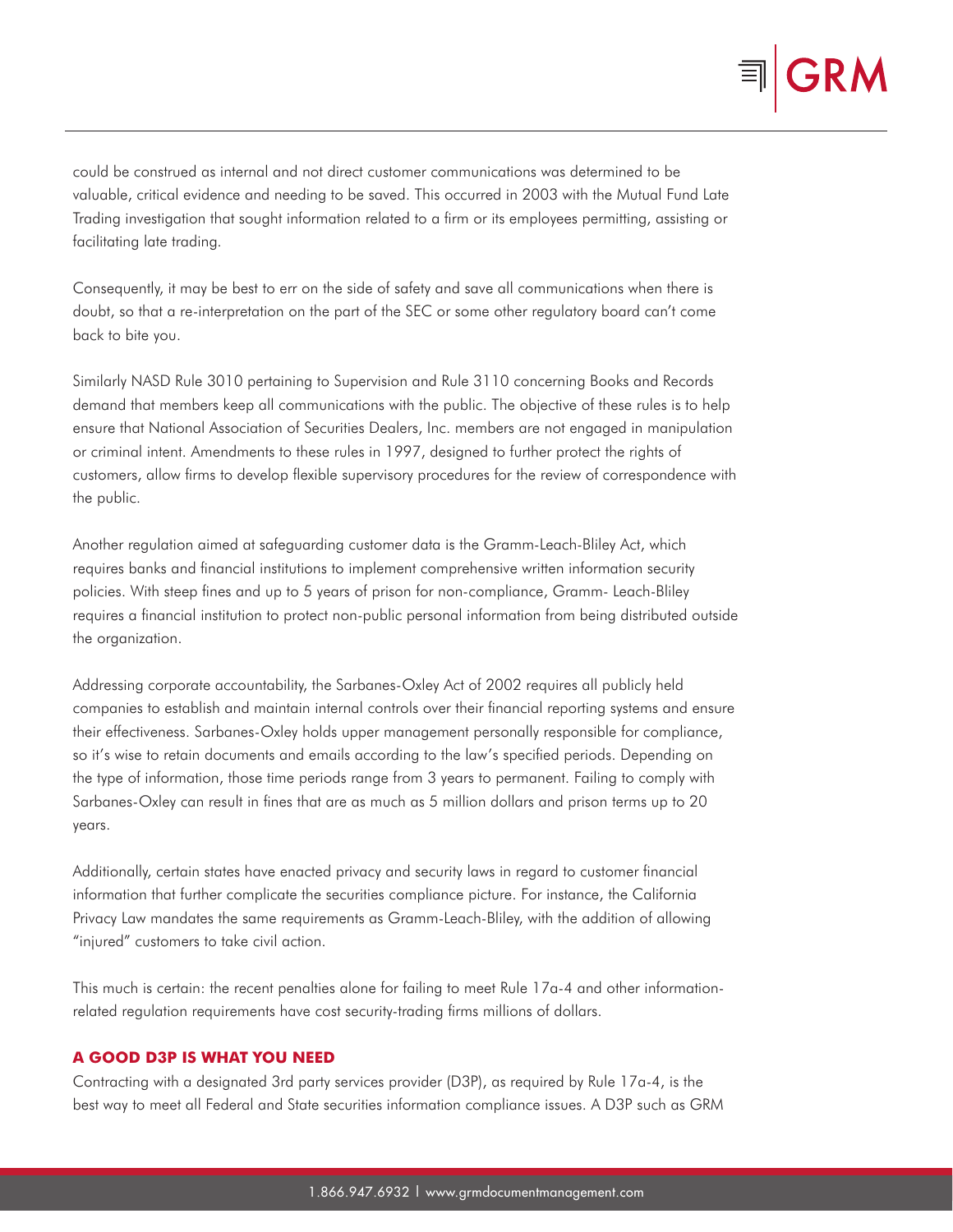

brings comprehensive information management capabilities and a wealth of securities compliance expertise to the table. It's a potent and effective combination designed to remove the weight and uncertainty of regulatory compliance from your shoulders. A D3P works to your advantage through the implementation of securities compliance best practices and allowing your firm to better focus on core activities such as introducing new products and building/serving your client base. With compliance mandates cost-effectively identified, interpreted and met, stress, worry and risk are substantially reduced for your firm and its security officers.

A D3P is able to evaluate your firm's current information management systems, including storage, hardware, software programs, retention schedules, security measures and more. It can assess your information content as well, identifying redundant and unnecessary documents that can be eliminated to reduce your information volume to save on costs and to streamline operations, making searches easier. If there are gaps in systems, protocol or even content, the D3P can help you fill those gaps and get your information and the management of it in shape to satisfy the most demanding audits.

GRM, as one of the few D3P organizations that successfully handles both paper and digital information inventories, provides bridge services between the two environments as needed. The company works in partnership with clients to determine the best, most cost-effective ways to move, preserve and destroy (when appropriate) sensitive information offsite. Whether paper or digital, every information item is securely stored and continuously tracked through barcode labeling. Complete chain-of-custody records are maintained on data and digital documents through a single, shared repository called the Online Record Center. This Cloud-supported, SaaS (Software as a Service) system provides flexible, on-demand EDM workflow automation features as well as compliance functionality. Key Online Record Center advantages include low- cost implementation, quick deployment and rapid Return on Investment. Another outstanding GRM feature is eAccess, a remote inventory control interface. Free for any GRM customer, eAccess allows you to search and manage paper or digital inventories around the clock from any web-linked computer.

#### **CONCLUSION**

When it comes to securities information compliance, the risks to your business, reputation and personal freedom are far too great to take chances. Ignorance or half-hearted efforts are never an acceptable defense, and the punitive measures for failing to comply are steep. Enlisting the expert capabilities of a D3P services provider, however, cost-effectively delivers the information security, privacy and best practices you need to reduce risk and stay clear of regulatory trouble. And the benefits don't stop there. Many compliance-enhancing services also improve productivity and customer satisfaction.

#### **MORE ABOUT GRM**

GRM Document Management is a leading provider of lifecycle records and information management solutions. The company brings proprietary innovation, blended integration and new levels of cost